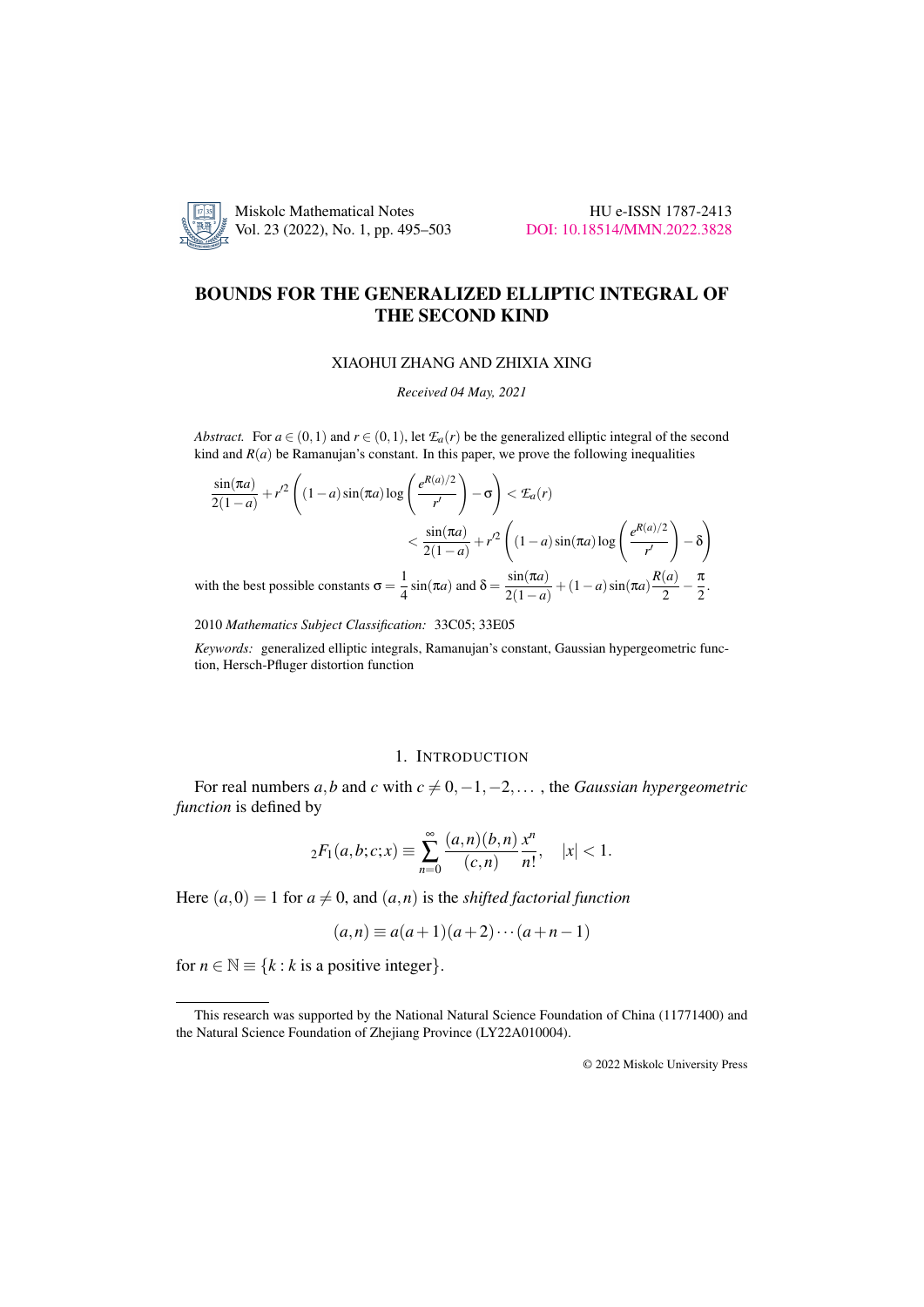The generalized elliptic integrals can be represented by the Gaussian hypergeo-metric function as follows [\[2\]](#page-7-0): for  $a \in (0,1)$ ,

$$
\begin{cases}\n\mathcal{K}_a = \mathcal{K}_a(r) = \frac{\pi}{2} 2F_1(a, 1 - a; 1; r^2), \\
\mathcal{K}'_a = \mathcal{K}'_a(r) = \mathcal{K}_a(r'), \\
\mathcal{K}_a(0) = \frac{\pi}{2}, \quad \mathcal{K}_a(1) = \infty,\n\end{cases}
$$

and

$$
\begin{cases}\n\mathcal{E}_a = \mathcal{E}_a(r) = \frac{\pi}{2} P_1 \left(1 - a, a - 1; 1; r^2\right), \\
\mathcal{E}'_a = \mathcal{E}'_a(r) = \mathcal{E}_a(r'), \\
\mathcal{E}_a(0) = \frac{\pi}{2}, \quad \mathcal{E}_a(1) = 1.\n\end{cases}
$$

Here and hereafter, we always let  $r' = (1 - r^2)^{1/2}$ . It is easy to see that  $K_a$  is strictly increasing and  $\mathcal{E}_a$  is strictly decreasing on  $(0,1)$ . The generalized elliptic integrals satisfy the following Legendre relation:

$$
\mathcal{K}_a(r)\mathcal{L}_a'(r) + \mathcal{K}_a'(r)\mathcal{L}_a(r) - \mathcal{K}_a(r)\mathcal{K}_a'(r) = \frac{\pi \sin(\pi a)}{4(1-a)}.
$$

For  $a = 1/2$ , the generalized elliptic integrals reduce to the classical complete elliptic integrals  $K$  and  $E$ , respectively. It is well known that the complete elliptic integrals  $K$  and  $E$  have many applications in several fields of mathematics as well as in physics and engineering. Numerous properties have been obtained for *K* and *E* (for instance, see [\[1,](#page-7-1) [4](#page-7-2)[–7,](#page-7-3) [9,](#page-7-4) [18\]](#page-8-0)).

In 2000, Anderson, et al [\[2\]](#page-7-0) investigated certain combinations of the generalized elliptic integrals which occur in Ramanujan's modular equations and approximations to  $\pi$ . They showed the monotonicity and convexity properties of these quantities and obtained various sharp inequalities for them. Recently, the generalized elliptic integrals have attracted the attention of many mathematicians. In particular, many remarkable properties and inequalities for the generalized elliptic integrals can be found in the literature [\[2,](#page-7-0) [6,](#page-7-5) [8,](#page-7-6) [10](#page-7-7)[–13,](#page-7-8) [15,](#page-7-9) [17,](#page-8-1) [19\]](#page-8-2).

During the past few decades, many authors obtained various sharp elementary estimates for  $E$  and  $E_a$ . For instance, in 2004, Alzer and Qiu [\[1\]](#page-7-1) proved the inequality

$$
\frac{\pi}{2}\left(\frac{1+r^{\prime\eta}}{2}\right)^{\eta} < \mathcal{E}(r) < \frac{\pi}{2}\left(\frac{1+r^{\prime\theta}}{2}\right)^{\theta},
$$

where  $\eta = 3/2$  and  $\theta = \log 2/\log(\pi/2)$  are best possible. This result improves previous known bounds and gives symmetric upper and lower bounds.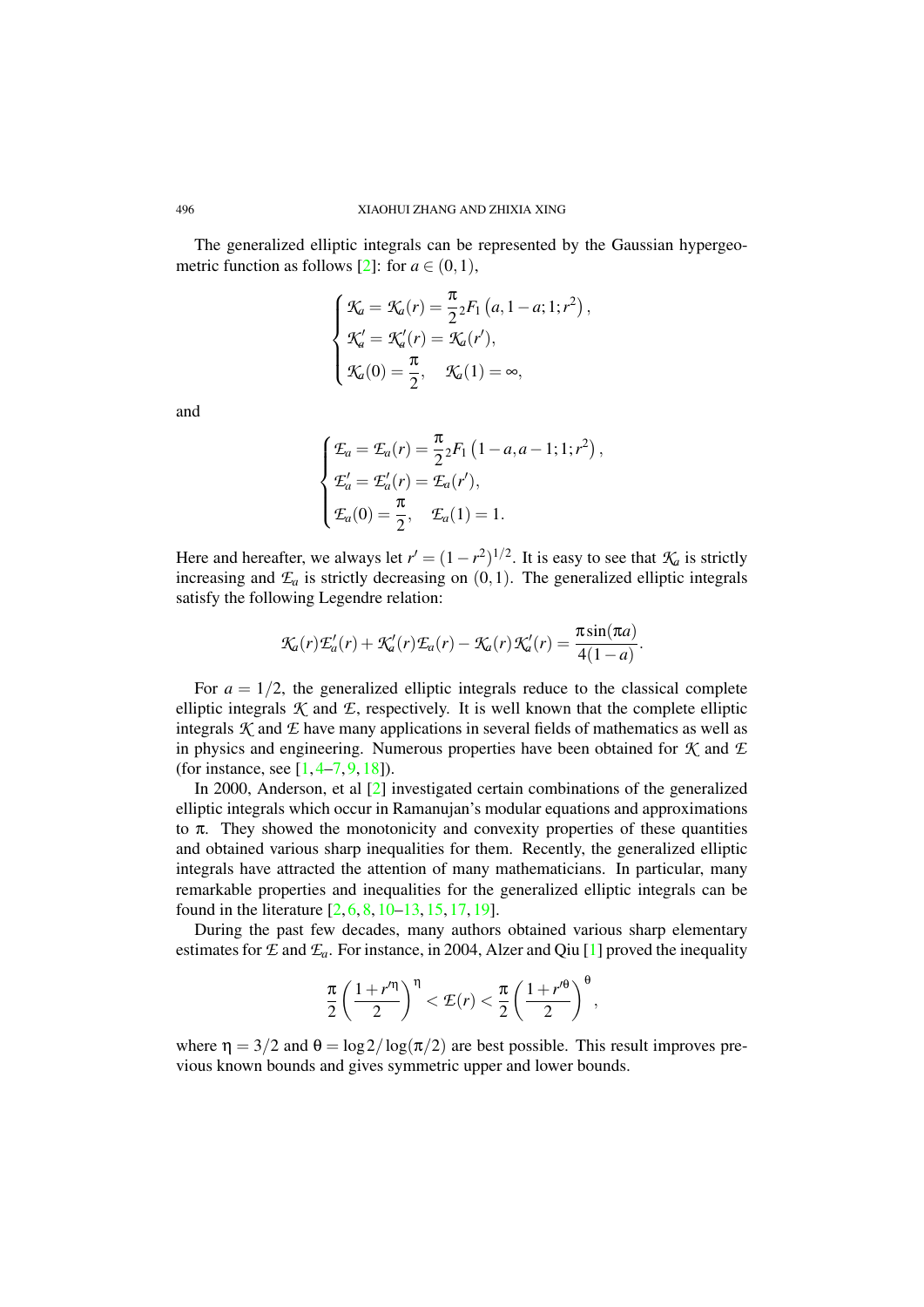In 2011, Wang et al. [\[13,](#page-7-8) Theorem 1.2] obtained the following sharp bounds for *E*(*r*):

<span id="page-2-2"></span>
$$
\frac{\pi}{2} - \frac{3\pi}{16} \frac{r - r'^2 \operatorname{arthr}}{r} < \mathcal{E}(r) < \frac{\pi}{2} - \left(\frac{\pi}{2} - 1\right) \frac{r - r'^2 \operatorname{arthr}}{r} \tag{1.1}
$$

and

<span id="page-2-3"></span>
$$
\frac{\pi}{2} - \log r' - r \operatorname{arth} r < \mathcal{E}(r) < \frac{\pi}{2} - \left(2 - \frac{\pi}{4}\right) \log r' - r \operatorname{arth} r. \tag{1.2}
$$

The purpose of this paper is to study some monotonicity properties for the generalized elliptic integrals of the second kind and obtain the following theorem.

<span id="page-2-1"></span>**Theorem 1.** *Given a*  $\in$   $(0,1)$ *, let*  $R(a)$  *be Ramanujan's constant defined as*  $(2.1)$ *. Then, for all*  $r \in (0,1)$ *,* 

$$
\frac{\sin(\pi a)}{2(1-a)} + r'^2 \left( (1-a)\sin(\pi a)\log\left(\frac{e^{R(a)/2}}{r'}\right) - \sigma \right) < \mathcal{I}_a(r)
$$
  

$$
< \frac{\sin(\pi a)}{2(1-a)} + r'^2 \left( (1-a)\sin(\pi a)\log\left(\frac{e^{R(a)/2}}{r'}\right) - \delta \right),
$$
  
where the constants  $\sigma = \frac{1}{4}\sin(\pi a)$  and  $\delta = \frac{\sin(\pi a)}{2(1-a)} + (1-a)\sin(\pi a)\frac{R(a)}{2} - \frac{\pi}{2}$  are  
best possible.

As an application, we obtain a sharp functional inequality for the generalized Hersch-Pfluger distortion function

$$
\varphi_k^a(r) < r^{1/K} \exp\left\{ (1 - \frac{1}{K}) \frac{R(a)}{\pi - 2} r'^2 \left( \frac{1}{2} \log \frac{2}{r'} + \frac{\pi}{2} - 1 \right) \right\}.
$$

The definition of the generalized Hersch-Pfluger distortion function is in Section [3.](#page-6-0)

## <span id="page-2-0"></span>2. PROOF OF MAIN RESULT

Throughout this paper, let  $\gamma = 0.577215...$  be the Euler constant and let

$$
R(a,b) = -2\gamma - \psi(a) - \psi(b), \quad R(a) = R(a,1-a), \quad R(1/2) = \log 16 \quad (2.1)
$$

be Ramanujan's constant, where  $\psi$  is the classical psi function.

The functions  $K_a$  and  $\mathcal{L}_a$  satisfy the following derivative formulas [\[2\]](#page-7-0):

$$
\frac{d\mathcal{K}_a}{dr} = \frac{2(1-a)}{rr'^2}(\mathcal{E}_a - r'^2 \mathcal{K}_a),
$$

$$
\frac{d\mathcal{E}_a}{dr} = \frac{-2(1-a)}{r}(\mathcal{K}_a - \mathcal{E}_a),
$$

$$
\frac{d(\mathcal{E}_a - r'^2 \mathcal{K}_a)}{dr} = 2ar\mathcal{K}_a,
$$

$$
\frac{d(\mathcal{K}_a - \mathcal{E}_a)}{dr} = \frac{2(1-a)r\mathcal{E}_a}{r'^2}.
$$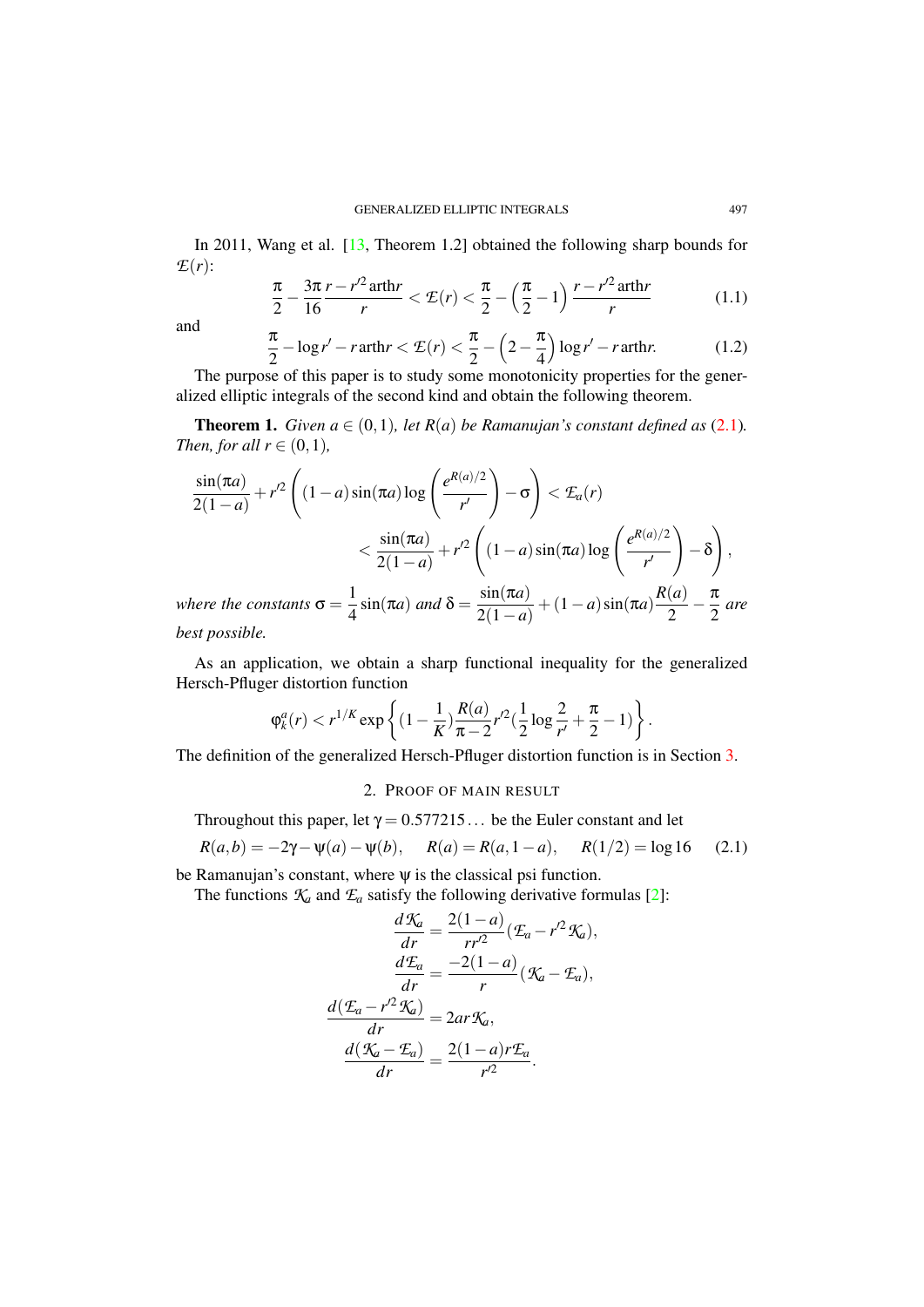We shall prove monotonicity properties of some functions defined by the generalized elliptic integrals.

<span id="page-3-4"></span>Lemma 1. *The function*

$$
v(a) = (1 - a)^2 (4a^2 - 8a)\pi + 8(1 - a)\sin(\pi a)
$$

*is positive on (0,1).*

*Proof.* Let  $w(a) = v(a)/(1 - a) = (1 - a)(4a^2 - 8a)\pi + 8\sin(\pi a)$ . We need to prove  $w(a)$  is positive on  $(0,1)$ . Simple computations lead to

<span id="page-3-3"></span><span id="page-3-2"></span>
$$
w(0) = 0 = w(1). \tag{2.2}
$$

By differentiation, we have

$$
w'(a) = (1 - a)(8a - 8)\pi - (4a^2 - 8a)\pi + 8\pi \cos(\pi a)
$$

with

$$
w'(0+) = 0, \quad w'(1-) = -4\pi,
$$
\n
$$
w''(a) = (24 - 24a)\pi - 8\pi^2 \sin(\pi a)
$$
\n(2.3)

with

$$
w''(0+) = 24\pi, \quad w''(1-) = 0,\tag{2.4}
$$

and

<span id="page-3-1"></span><span id="page-3-0"></span>
$$
w'''(a) = -24\pi - 8\pi^3 \cos(\pi a)
$$

with

$$
w'''(0+) = -24\pi - 8\pi^3 < 0, \quad w'''(1-) = -24\pi + 8\pi^3 > 0. \tag{2.5}
$$

Since  $w'''(a)$  is strictly increasing in *a*, we see from [\(2.5\)](#page-3-0) that there exists  $a_0 \in (0,1)$ such that  $w'''(a) < 0$  for  $a \in (0, a_0)$  and  $w'''(a) > 0$  for  $a \in (a_0, 1)$ . Thus  $w''(a)$  is strictly decreasing on  $(0, a_0)$  and strictly increasing on  $(a_0, 1)$ . The limiting values [\(2.4\)](#page-3-1) and the piecewise monotonicity of  $w''(a)$  imply that there exists  $a_1 \in (0, a_0)$ such that  $w''(a) > 0$  for  $a \in (0, a_1)$  and  $w''(a) < 0$  for  $a \in (a_1, 1)$ . Then  $w'(a)$  is strictly increasing on  $a \in (0, a_1)$  and strictly decreasing on  $(a_1, 1)$ . It follows from [\(2.3\)](#page-3-2) together with the piecewise monotonicity of  $w'(a)$  that there exists  $a_2 \in (a_1, 1)$ such that  $w'(a) > 0$  for  $a \in (0, a_2)$  and  $w'(a) < 0$  for  $a \in (a_2, 1)$ . Thus  $w(a)$  is strictly increasing on  $(0, a_2)$  and strictly decreasing on  $(a_2, 1)$ . The limiting values [\(2.2\)](#page-3-3) and the piecewise monotonicity of  $w(a)$  imply that  $w(a) > 0$  for  $a \in (0,1)$  and hence  $v(a) > 0.$ 

<span id="page-3-5"></span>Lemma 2. *The function*

$$
p(a) = (1 - (1 - a)^{2})\pi - \frac{\sin(\pi a)}{1 - a} - (1 - a)\sin(\pi a)
$$

*is negative on (0,1).*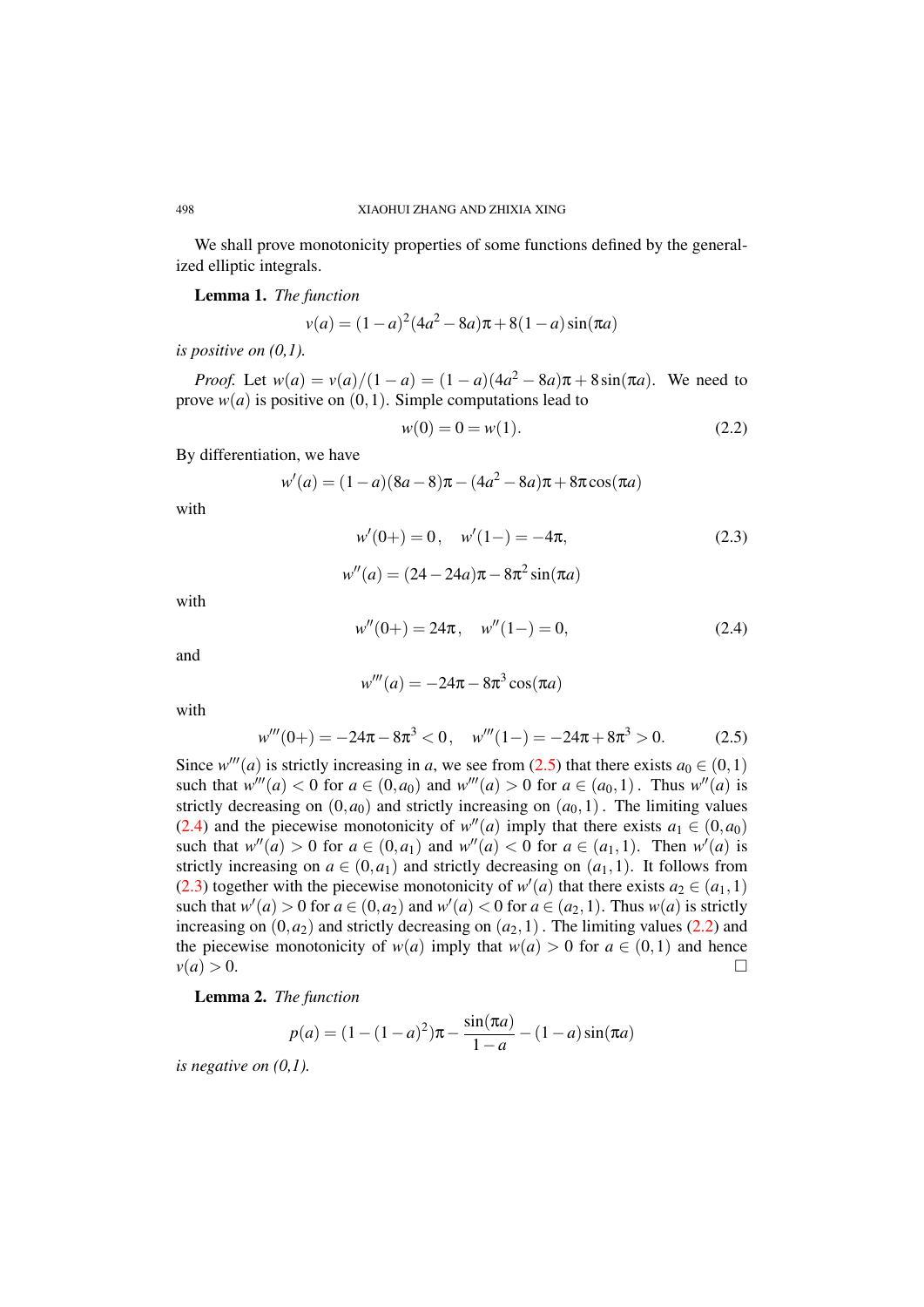*Proof.*

$$
p(a) = \pi \left( 1 - (1 - a)^2 - \frac{1 + (1 - a)^2}{\pi (1 - a)} \sin(\pi a) \right)
$$
  
=  $\pi \left( 1 - (1 - a)^2 - \frac{1 + (1 - a)^2}{\pi (1 - a)} \sin(\pi (1 - a)) \right)$   
<  $\pi \left( 1 - (1 - a)^2 - (1 + (1 - a)^2) \frac{1 - (1 - a)^2}{1 + (1 - a)^2} \right) = 0,$ 

where the inequality follows from the well-known Redheffer inequality [\[16\]](#page-7-10):

$$
\frac{\sin(\pi x)}{\pi x} > \frac{1 - x^2}{1 + x^2} \quad \text{for} \quad x \in (0, 1).
$$

<span id="page-4-0"></span>**Lemma 3.** *For given a*  $\in$   $(0,1)$ *, the function* 

$$
u(r) = -2(1-a)\left(\mathcal{K}_a(r) - \mathcal{L}_a(r)\right)r'^2 + 2r^2\mathcal{L}_a(r) - \frac{1 + (1-a)^2r'^2}{1-a}r^2\sin(\pi a)
$$

*is negative on* (0,1)*.*

*Proof.* We denote *f* and *g* respectively the functions

$$
f(r) = 4(1 - (1 - a)^{2})\mathcal{L}_{a}(r) - \frac{2\sin(\pi a)}{1 - a} - 2(1 - a)\sin(\pi a)(r^{2} - r^{2})
$$

and

$$
g(r) = -8(1 - (1 - a)^{2})(1 - a) \frac{\mathcal{K}_{a}(r) - \mathcal{L}_{a}(r)}{r^{2}} + 8(1 - a) \sin(\pi a).
$$

Applying the derivative formulas, we obtain

$$
u'(r) = rf(r) \quad \text{and} \quad f'(r) = rg(r).
$$

Since the function  $r \to (\mathcal{K}_a(r) - \mathcal{F}_a(r))/r^2$  is strictly increasing from (0,1) onto  $(\pi(1-a)/2,\infty)$  (see [\[2\]](#page-7-0)), the function *g* is strictly decreasing from (0,1) onto  $(-∞, (a-1)<sup>2</sup>(4a<sup>2</sup> - 8a)π + 8(1 – a)sin(πa))$  $(-∞, (a-1)<sup>2</sup>(4a<sup>2</sup> - 8a)π + 8(1 – a)sin(πa))$  $(-∞, (a-1)<sup>2</sup>(4a<sup>2</sup> - 8a)π + 8(1 – a)sin(πa))$ . It follows from Lemma 1 that  $(a-1)^2(4a^2-8a)\pi+8(1-a)\sin(\pi a) > 0$ . We see that there exists a number  $r_0 \in$  $(0,1)$  such that  $rg(r)$  is positive on  $(0,r_0)$  and negative on  $(r_0,1)$ . Hence, the function *f* is strictly increasing on  $(0, r_0)$  and decreasing on  $(r_0, 1)$ . Since  $f(0^+)$  $2(1 - (1 - a)^2)\pi - 2\sin(\pi a)/(1 - a) - 2(1 - a)\sin(\pi a) < 0$  $2(1 - (1 - a)^2)\pi - 2\sin(\pi a)/(1 - a) - 2(1 - a)\sin(\pi a) < 0$  by Lemma 2 and  $f(1^{-}) =$ 0, we conclude that there exists a number  $r_1 \in (0,1)$  such that  $rf(r)$  is negative on  $(0, r_1)$  and positive on  $(r_1, 1)$ . Therefore the function *u* is strictly decreasing on  $(0, r_1)$ and increasing on  $(r_1, 1)$ . Considering the fact  $u(0^+) = 0 = u(1^-)$ , we conclude that  $u(r) < 0$  for  $r \in (0,1)$ .

□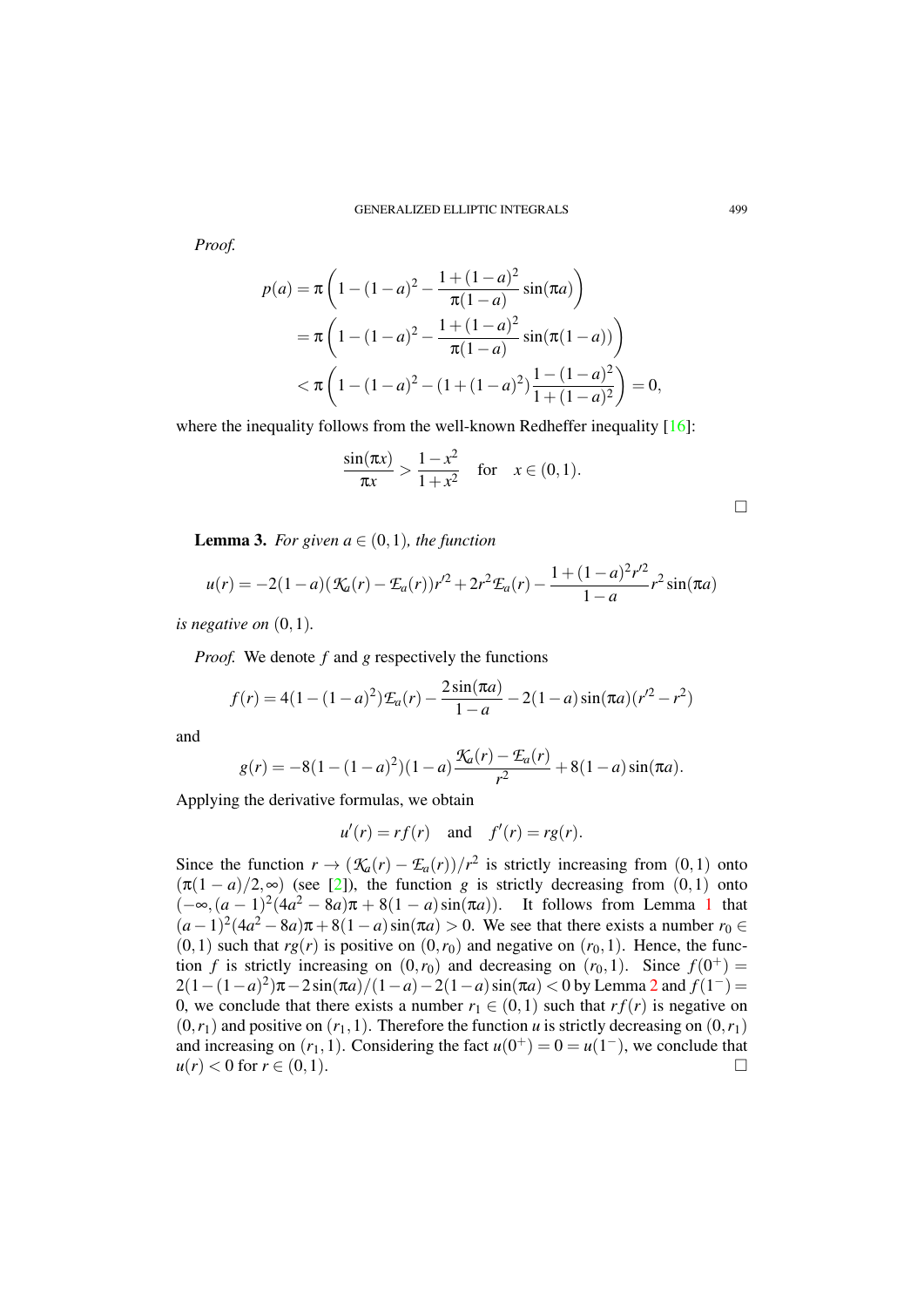#### 500 XIAOHUI ZHANG AND ZHIXIA XING

*Proof of Theorem [1.](#page-2-1)* Given  $a \in (0,1)$ . For  $r \in (0,1)$ , we construct a function

$$
H(r) = \frac{1}{r'^2} \left( \mathcal{E}_a(r) - \frac{\sin(\pi a)}{2(1-a)} \right) - (1-a) \sin(\pi a) \log \frac{e^{R(a)/2}}{r'}.
$$

We aim to prove that the function  $H$  is strictly decreasing from  $(0,1)$  onto  $\left(-\frac{1}{4}\right)$  $\frac{1}{4}\sin(\pi a), -\delta\bigg)$ , where  $\delta = \frac{\sin(\pi a)}{2(1-a)}$  $\frac{\sin(\pi a)}{2(1-a)} + (1-a)\sin(\pi a)\frac{R(a)}{2}$  $\frac{(a)}{2} - \frac{\pi}{2}$  $\frac{\pi}{2}$ . In fact, differentiation yields that

$$
rr'^{4}H'(r) = -2(1-a)(\mathcal{K}_{a}(r) - \mathcal{L}_{a}(r))r'^{2} + 2r^{2}\mathcal{L}_{a}(r)
$$

$$
-\frac{r^{2}\sin(\pi a)}{1-a} - (1-a)\sin(\pi a)r^{2}r'^{2} < 0
$$

by Lemma [3.](#page-4-0) Hence, the function H is strictly decreasing on  $(0,1)$ . For the limiting values, it is clear that

$$
H(0^+) = -\frac{\sin(\pi a)}{2(1-a)} - (1-a)\sin(\pi a)\frac{R(a)}{2} + \frac{\pi}{2} = -\delta.
$$

Write

$$
h_1(r) = \mathcal{L}_a(r) - \frac{\sin(\pi a)}{2(1-a)} - (1-a)r'^2 \sin(\pi a) \log\left(\frac{e^{R(a)/2}}{r'}\right),
$$
  

$$
h_2(r) = r'^2.
$$

Then  $h_1(1^-) = 0 = h_2(1^-)$ , and by l'Hôpital's rule

$$
H(1^{-}) = \lim_{r \to 1^{-}} \frac{h'_1(r)}{h'_2(r)}
$$
  
= 
$$
\lim_{r \to 1^{-}} \frac{2(1-a)}{2r^2} (\mathcal{K}_a(r) - \mathcal{E}_a(r)) - (1-a) \sin(\pi a) \log(\frac{e^{R(a)/2}}{r'}) + \frac{1}{4} \sin(\pi a)
$$
  
= 
$$
\lim_{r \to 1^{-}} -\frac{1}{2} \sin(\pi a) + (1-a)(\mathcal{K}_a(r) - \sin(\pi a) \log(\frac{e^{R(a)/2}}{r'})) + \frac{1}{4} \sin(\pi a)
$$
  
= 
$$
-\frac{1}{2} \sin(\pi a) + \frac{1}{4} \sin(\pi a)
$$
  
= 
$$
-\frac{1}{4} \sin(\pi a),
$$

where we used the fact

$$
\lim_{r \to 1^{-}} \mathcal{K}_a(r) - \sin(\pi a) \log(\frac{e^{R(a)/2}}{r'}) = 0.
$$

The desired inequalities follow from the monotonicity of the function  $H(r)$  and its limiting values. □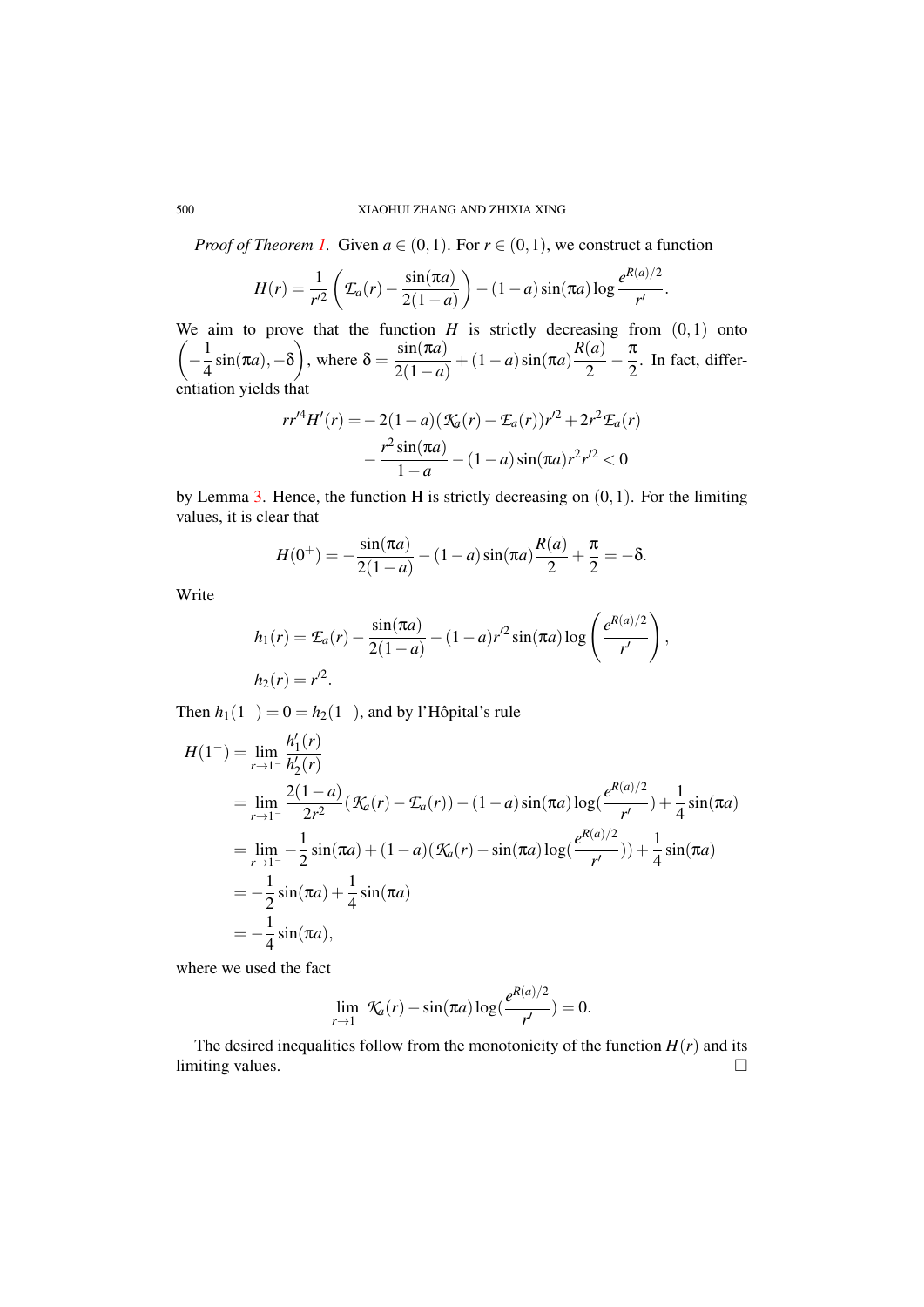Setting  $a = 1/2$  in Theorem [1,](#page-2-1) we have the following inequality for the complete elliptic integral of the second kind.

<span id="page-6-1"></span>**Corollary 1.** *For*  $r \in (0,1)$ *, then* 

$$
1 + r'^2 \left( \frac{1}{2} \log \frac{4}{r'} - \gamma \right) < \mathcal{E}(r) < 1 + r'^2 \left( \frac{1}{2} \log \frac{4}{r'} - \delta \right),
$$

*where the constants*  $\gamma = \frac{1}{4}$  $\frac{1}{4}$  and  $\delta = 1 + \log 2 - \frac{\pi}{2}$  $\frac{\pi}{2}$  are best possible.

*Remark* 1*.* Computational and numerical experiments show that, on the whole interval  $(0,1)$  $(0,1)$  $(0,1)$ , neither the upper bound nor lower bound in Corollary 1 is comparable with the bounds in  $(1.1)$  and  $(1.2)$ .

### 3. APPLICATION TO THE GENERALIZED HERSCH-PFLUGER FUNCTION

<span id="page-6-0"></span>Three related functions  $\mu_a$ ,  $m_a$ , and  $\varphi_K^a$  are defined as follows [\[2\]](#page-7-0): for  $a \in (0,1/2)$ ,  $r \in (0,1)$ , and  $K \in (0,\infty)$ ,

$$
\mu_a(r) = \frac{\pi}{2 \sin \pi a} \frac{\mathcal{K}'_a(r)}{\mathcal{K}_a(r)},
$$

$$
m_a(r) = \frac{2}{\pi \sin \pi a} r'^2 \mathcal{K}_a(r) \mathcal{K}'_a(r),
$$

$$
\varphi^a_K(r) = \mu_a^{-1} (\mu_a(r)/K).
$$

The function  $\varphi_K^a$  is called the generalized Hersch-Pfluger function. When  $a = 1/2$ , the function reduces to the Hersch-Pfluger distortion function. These functions have many important applications in the distortion theory of quasiconformal mappings and Ramanujan's modular equations [\[2](#page-7-0)[–6,](#page-7-5) [12,](#page-7-11) [14\]](#page-7-12).

We have the following sharp functional inequalities (see  $[13]$  and  $[10]$ , respectively): for all  $r \in (0,1)$ ,

$$
2(\mathcal{E}(r)-1) < m_a(r) + \log r < \frac{R(a)}{\pi - 2}(\mathcal{E}(r) - 1),\tag{3.1}
$$

and

<span id="page-6-3"></span><span id="page-6-2"></span>
$$
\varphi_k^a(r) < r^{1/K} \exp\left\{ (1 - \frac{1}{K})(m_a(r) + \log r) \right\} \tag{3.2}
$$

for  $K \in [1, \infty)$ .

Combining the above inequalities  $(3.1)$ ,  $(3.2)$  and Corollary [1,](#page-6-1) we obtain a sharp functional inequalities for the generalized Hersch-Pfluger function.

**Corollary 2.** *For a*  $\in$   $(0,1/2]$  *and*  $K \in [1,+\infty)$ *, the inequality* 

$$
\varphi_k^a(r) < r^{1/K} \exp\left\{ (1 - \frac{1}{K}) \frac{R(a)}{\pi - 2} r'^2 \left( \frac{1}{2} \log \frac{2}{r'} + \frac{\pi}{2} - 1 \right) \right\}
$$

*holds for all*  $r \in (0,1)$ *.*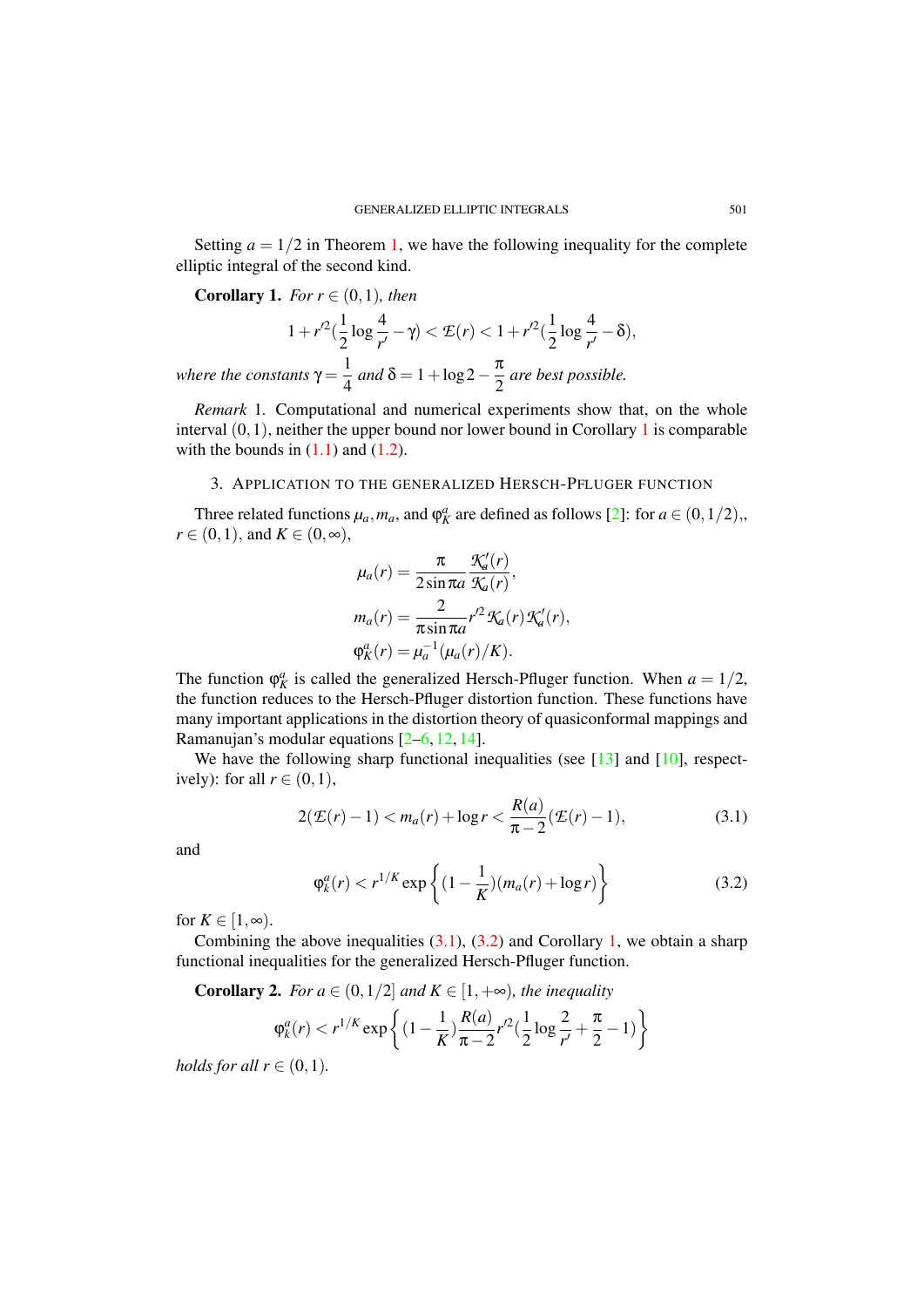#### ACKNOWLEDGMENTS

The authors are indebted to the anonymous referees for the valuable suggestions.

#### **REFERENCES**

- <span id="page-7-1"></span>[1] H. Alzer and S. L. Qiu, "Monotonicity theorems and inequalities for the complete elliptic integrals," *J. Comput. Appl. Math*, vol. 172, no. 2, pp. 289–312, 2004, doi: [10.1016/j.cam.2004.02.009.](http://dx.doi.org/10.1016/j.cam.2004.02.009)
- <span id="page-7-0"></span>[2] G. D. Anderson, S.-L. Qiu, M. K. Vamanamurthy, and M. Vuorinen, "Generalized elliptic integrals and modular equations," *Pacific J. Math*, vol. 192, no. 1, pp. 1–37, 2000, doi: [10.2140/pjm.2000.192.1.](http://dx.doi.org/10.2140/pjm.2000.192.1)
- [3] G. D. Anderson, S. L. Qiu, and M. Vuorinen, "Modular equations and distortion functions," *Ramanujan J*, vol. 18, pp. 147–169, 2009, doi: [10.1007/s11139-007-9047-3.](http://dx.doi.org/10.1007/s11139-007-9047-3)
- <span id="page-7-2"></span>[4] G. D. Anderson, M. K. Vamanamurthy, and M. Vuorinen, *Conformal Invariants, Inequalities, and Quasiconformal Maps*. John and Sons: Wiley, 1997.
- [5] B. C. Berndt, S. Bhargava, and F. G. Garvan, "Ramanujan's theories of elliptic functions to alternative bases," *Trans. Amer. Math. Soc*, vol. 347, no. 11, pp. 4163–4244, 1995, doi: [10.2307/2155035.](http://dx.doi.org/10.2307/2155035)
- <span id="page-7-5"></span>[6] J. M. Borwein and P. B. Borwein, *Pi and the AGM*. John and Sons: Wiley, 1987.
- <span id="page-7-3"></span>[7] H.-H. Chu, T.-H. Zhao, and Y.-M. Chu, "Sharp bounds for the toader mean of order 3 in terms of arithmetic, quadratic and contraharmonic means," *Math. Slovaca*, vol. 70, no. 5, pp. 1097–1112, 2020, doi: [10.1515/ms-2017-0417.](http://dx.doi.org/10.1515/ms-2017-0417)
- <span id="page-7-6"></span>[8] X.-F. Huang, M.-K. Wang, H. Shao, Y.-F. Zhao, and Y.-M. Chu, "Monotonicity properties and bounds for the complete p-elliptic integrals," *AIMS Math*, vol. 5, no. 6, pp. 7071–7086, 2020, doi: [10.3934/math.2020453.](http://dx.doi.org/10.3934/math.2020453)
- <span id="page-7-4"></span>[9] W.-M. Qian, M.-K. Wang, H.-Z. Xu, and Y.-M. Chu, "Approximations for the complete elliptic integral of the second kind," *RACSAM*, vol. 115, no. 2, pp. 1–11, 2021, doi: [10.1007/s13398-021-](http://dx.doi.org/10.1007/s13398-021-01031-5) [01031-5.](http://dx.doi.org/10.1007/s13398-021-01031-5)
- <span id="page-7-7"></span>[10] G. D. Wang, X. H. Zhang, and Y. M. Chu, "Inequalities for the generalized elliptic integrals and modular functions," *J. Math. Anal. Appl*, vol. 331, no. 2, pp. 1275–1283, 2007, doi: [10.1016/j.jmaa.2006.09.070.](http://dx.doi.org/10.1016/j.jmaa.2006.09.070)
- [11] M.-K. Wang, H.-H. Chu, and Y.-M. Chu, "Precise bounds for the weighted holder mean of the complete p-elliptic integrals,"," *J. Math. Anal. Appl*, vol. 480, no. 2, pp. 1–9, 2019, doi: [10.1016/j.jmaa.2019.123388.](http://dx.doi.org/10.1016/j.jmaa.2019.123388)
- <span id="page-7-11"></span>[12] M. K. Wang, H. H. Chu, and Y. M. Chu, "On the approximation of some special functions in ramanujan's generalized modular equation with signature 3," *Ramanujan J*, vol. 56, no. 1, pp. 1–22, 2021, doi: [10.1007/s11139-021-00437-4.](http://dx.doi.org/10.1007/s11139-021-00437-4)
- <span id="page-7-8"></span>[13] M.-K. Wang, Y.-M. Chu, S.-L. Qiu, and Y.-P. Jiang, "Generalized hersch-pfluger distortion function and complete elliptic integrals," *J. Math. Anal. Appl*, vol. 385, no. 1, pp. 221–229, 2012, doi: [10.1016/j.jmaa.2011.06.039.](http://dx.doi.org/10.1016/j.jmaa.2011.06.039)
- <span id="page-7-12"></span>[14] M.-K. Wang, S.-L. Qiu, and Y.-M. Chu, "Infinite series formula for hübner upper bound function with applications to hersch-pfluger distortion function," *Math. Inequal. Appl*, vol. 21, no. 3, pp. 629–648, 2018, doi: [10.7153/mia-2018-21-46.](http://dx.doi.org/10.7153/mia-2018-21-46)
- <span id="page-7-9"></span>[15] M.-K. Wang, W. Zhang, and Y.-M. Chu, "Monotonicity, convexity and inequalities involving the generalized elliptic integrals," *Acta Math. Sci*, vol. 39, no. 5, pp. 1440–1450, 2019, doi: [10.1007/s10473-019-0520-z.](http://dx.doi.org/10.1007/s10473-019-0520-z)
- <span id="page-7-10"></span>[16] J. P. Williams, "Solutions of advanced problems: a delightful inequality 5642," *Amer. Math. Monthly*, vol. 76, pp. 1153–1154, 1969.